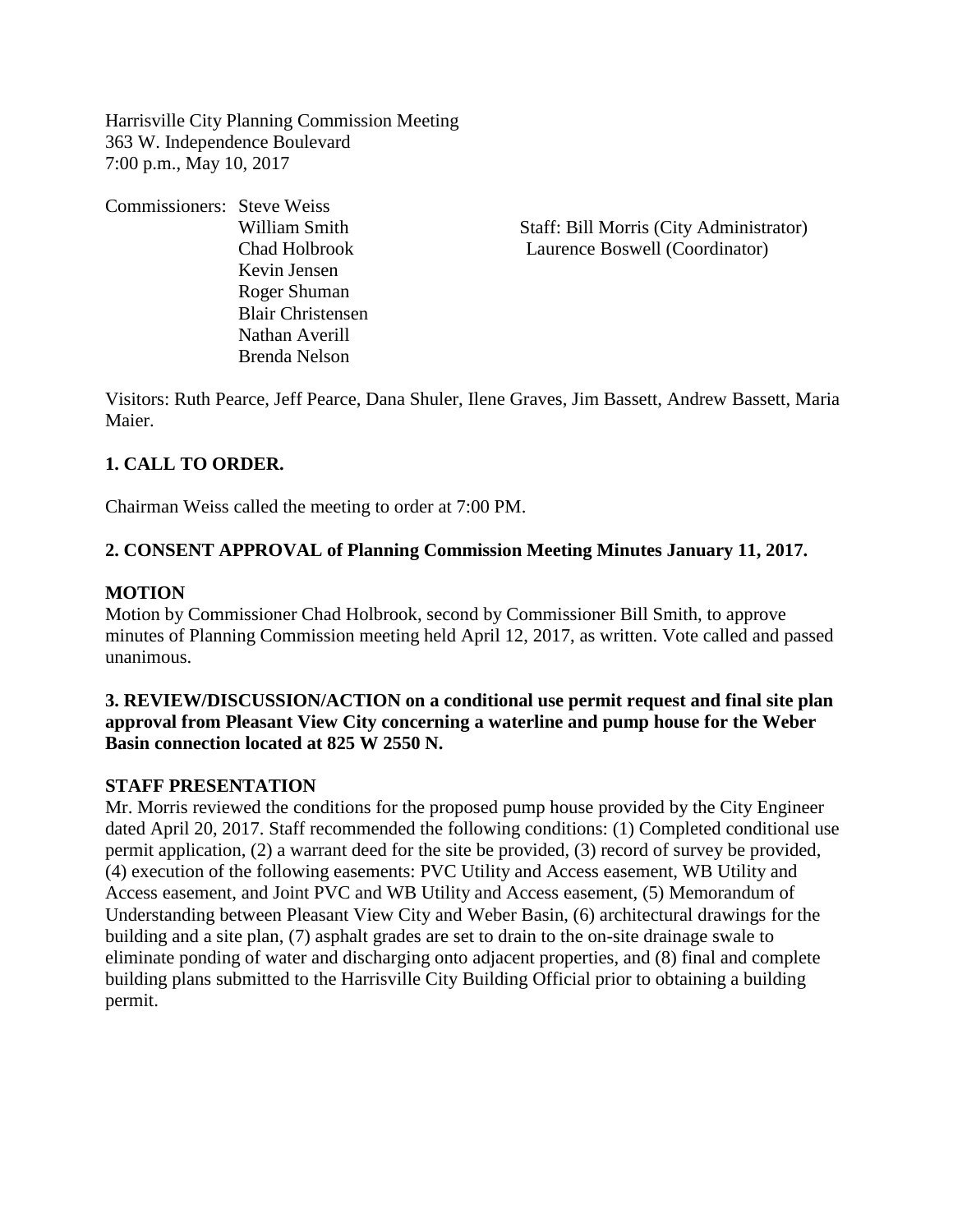## **DISCUSSION**

Commissioner Chad Holdbrook asked the exact location of the pump house. Pleasant View City Engineer, Dana Shuler, explained that the pump house will be located just to the north of the Weber Basin well property.

# **MOTION**

Motion by Commissioner Nathan Averill, second by Commissioner Bill Smith, to grant the Conditional Use Permit for the Pleasant View Pump House with all the recommendations suggested by staff. Vote called and passed unanimously.

## **4. REVIEW/DISCUSSION/ACTION on preliminary and final site plan for Bassett property located at 325 W 2550 N.**

# **STAFF PRESENTATION**

Mr. Morris reviewed the Memorandum from the City Engineer dated May 4, 2017, outlining the following requirement for subdivision approval of the Bassett property:

1. Construction on 2550 North is located in Pleasant View City and therefore needs to be approved and coordinated with Pleasant View. Approval correspondence has been submitted from the Pleasant View City Engineer.

2. Pleasant View City is completing roadway and sidewalk improvements on 2550 North as part of a Safe Routes to School Project. Utility connections and improvements on 2550 North need to be completed prior to and in coordination with this project.

3. Construction of the survey monument at the 2425 North cul-de-sac will need to be coordinated with the Weber County Surveyor's Office according to the cooperative agreement.

4. Our office has received a copy of the requested Engineer's Cost Estimate. Once approved, this estimate will form the basis for the developer's agreement and the associated construction guarantee.

5. Prior to construction, the developer and his construction contractor must hold a preconstruction conference with our office and the City staff to review construction requirements. The storm water SWPPP shall be prepared and approved and the NOI filed with the State before the meeting is held.

# **MOTION**

Motion by Commissioner Kevin Jensen, second by Commissioner Chad Holbrook, to grant the preliminary and final subdivision approval for Bassett property located at 325 West 2550 North.

# **PUBLIC COMMENTS:**

**Maria Maier** asked the status of Ordinance 491 and what additional approvals are required.

**Mr Morris** responded that Ordinance 491 was given a favorable recommendations by the Planning Commission and has been adopted by the City Council so no other approval is required.